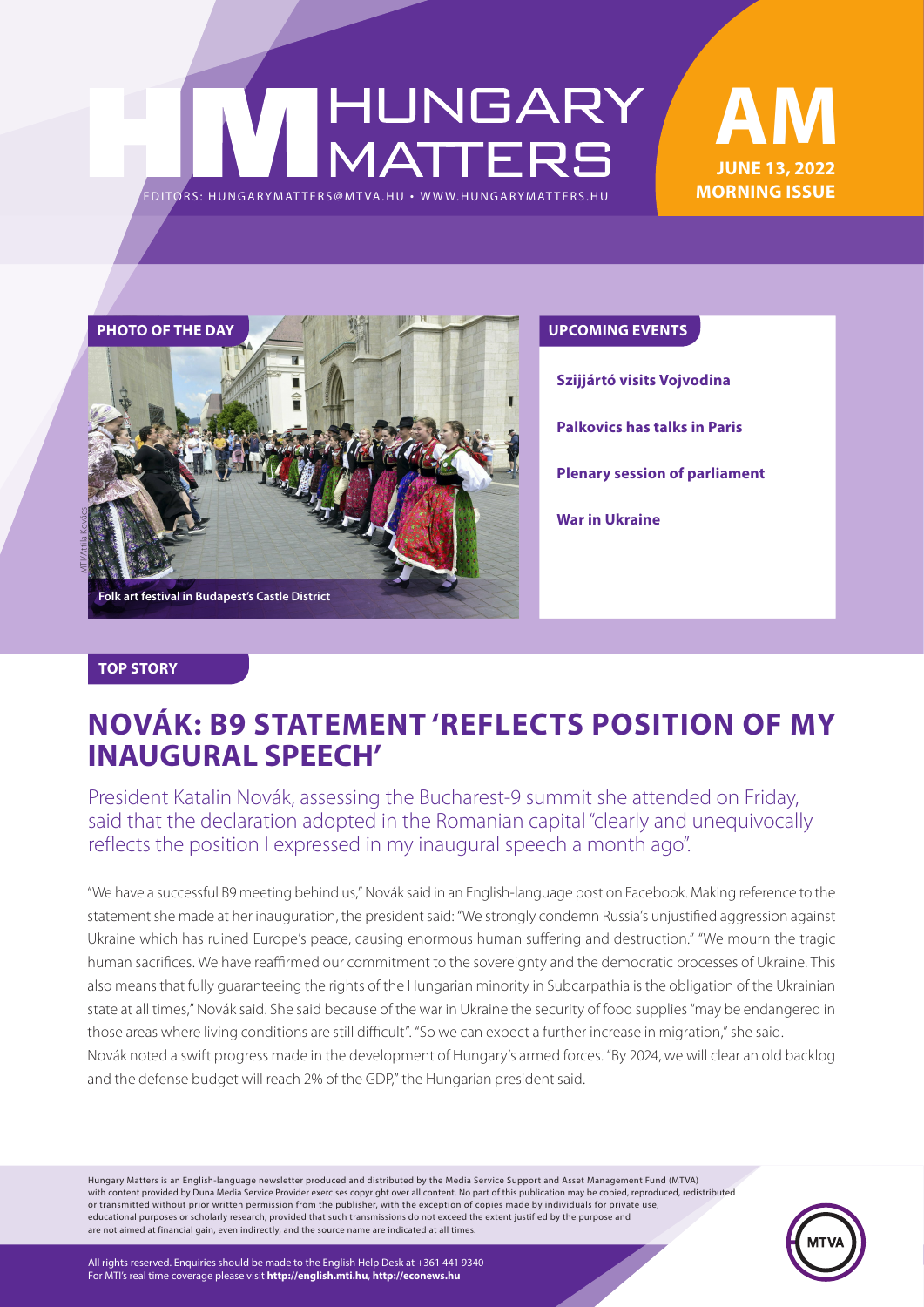### **HIM HUNGARY**

#### **NOVÁK IN BUCHAREST: SECURITY, PEACE COME FIRST**

President Katalin Novák, arriving in the Romanian capital for the Bucharest-9 Summit on Friday, said on Facebook that striving for security and peace was a top priority. Novák noted her invitation by Romanian and Polish counterparts, Klaus Iohannis and Andrzej Duda, and recalled that the B-9 comprised the four Visegrad Group countries, the three Baltic states, plus Romania and Bulgaria, striving for the unified representation of NATO members in the region. The president said today's summit was about "finding common answers to the challenges of war in our neighbourhood". Novák will address the plenary session of the B-9 conference before bilateral talks with Iohannis in the evening.

#### **SZIJJÁRTÓ: PAKS UPGRADE RECEIVES ANOTHER KEY PERMIT**

The upgrade of Hungary's Paks nuclear plant has reached another milestone: it has received the soil stabilisation permit from the Hungarian Atomic Energy Authority, Foreign Minister Péter Szijjártó said on Saturday.

One of the most serious crises in the world is the energy crisis, Szijjártó said in a video on Facebook, adding that, in the coming years, it will be an advantage if a country is able to produce a substantial part of the energy it uses. "We, Hungarians, are building the Paks nuclear power plant so that from 2030 we can free ourselves from all uncertainties of the international energy market, and we can maintain our utility price cut scheme in the long run," Szijjártó said. The diaphragm wall construction permit (which has already been obtained) and the soil stabilisation permit are the most important prerequisites for the implementation permit of the project, Szijjártó said. After the latter has been obtained, "real construction work" can start, he said.

#### **VARGA: NEXT YEAR'S BUDGET TO PRESERVE ACHIEVEMENTS, GUARANTEE SECURITY**

The public utility price cut protection fund and the defence fund are necessary to ease the burden on families, preserve the government's achievements and, in response to the war situation, to guarantee the country's peace and security, Finance Minister Mihály Varga told public broadcaster Kossuth Rádió on Sunday. Varga noted that in 2019, before the outbreak of the pandemic, the budget projected a 1% deficit but the numbers had to be revised due to the crisis. High energy prices, rising inflation and the increasing interest expenses of the debt service have significantly increased expenditures, he said, but the government is committed to restoring fiscal discipline. Next year's draft budget will ensure that both the deficit and the government debt will fall in 2023, to 3.5% (of GDP) and 73.8%, respectively, Varga said. The public utility price cut protection fund and the defence fund are planned for two years, 2022 and 2023, he said. The public utility price cut fund is projected to total 670 billion forints next year and the defence fund 842 billion forints. With the latter, Hungary will achieve its goal set earlier as a NATO commitment of spending at least 2% of GDP on defence by 2024 already next year as defence expenditures will well exceed 1,300 billion forints, Varga said.

Varga said Hungary's public utility price cut scheme, in place since 2013, is facing a great challenge now due to high energy prices and inflation. The government has decided to maintain this system; payments from the public utility price cut fund must serve the purpose of maintaining energy prices at their current low level for families, he said.

#### **PALKOVICS: HUNGARY TO RELEASE STRATEGIC FUEL RESERVES FOR DOMESTIC CONSUMPTION**

Similarly to Austria, Hungary will make a part of its strategic fuel reserves available for domestic consumption, the minister of technology and

Hungary Matters is an English-language newsletter produced and distributed by the Media Service Support and Asset Management Fund (MTVA) with content provided by Duna Media Service Provider exercises copyright over all content. No part of this publication may be copied, reproduced, redistributed or transmitted without prior written permission from the publisher, with the exception of copies made by individuals for private use, educational purposes or scholarly research, provided that such transmissions do not exceed the extent justified by the purpose and are not aimed at financial gain, even indirectly, and the source name are indicated at all times.

*2*